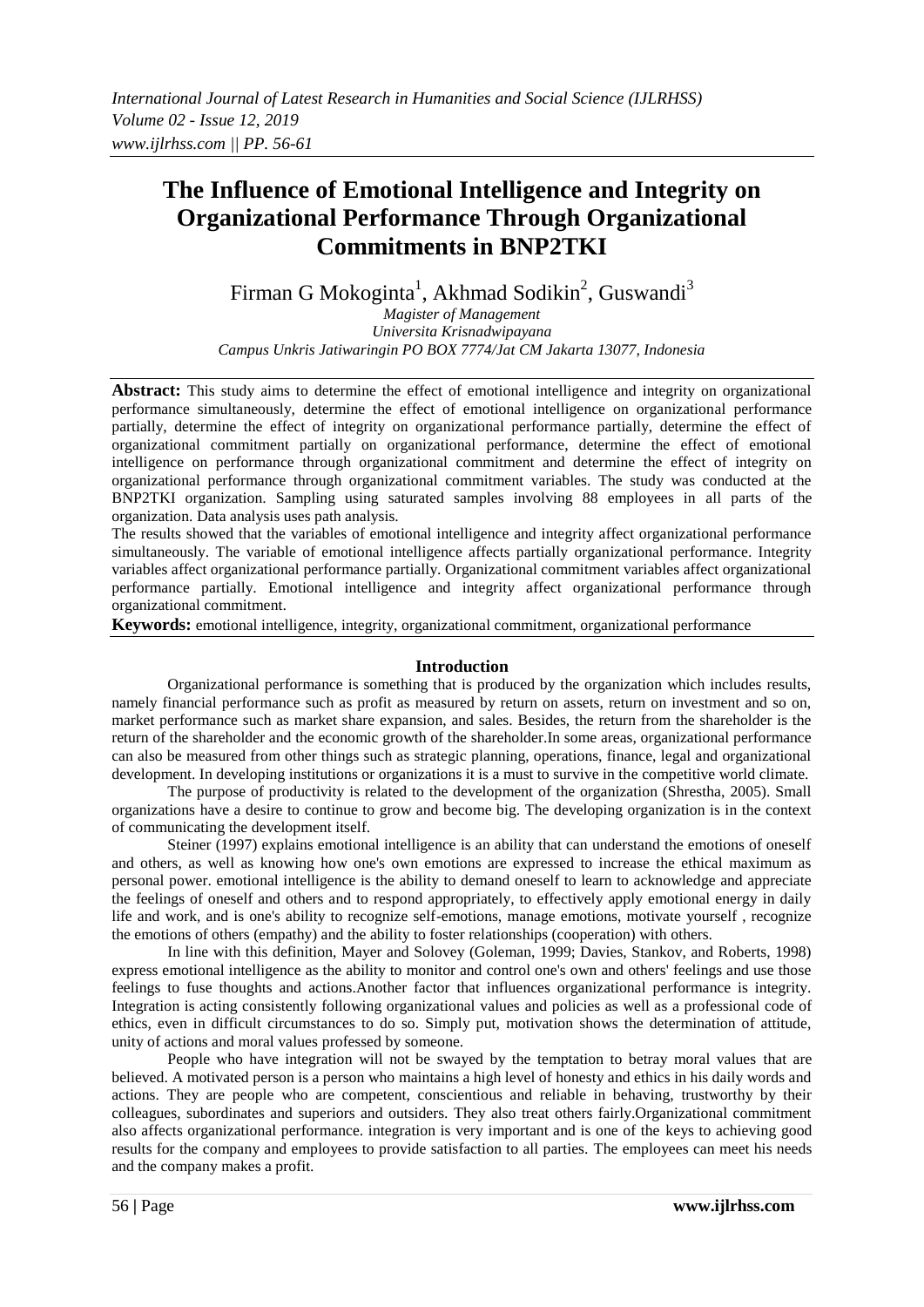#### **Emotional Intelligence**

# **Literature Review**

Knowledge of the normal development and development of talented individuals; information about cognitive impairment with damaged brain conditions; research on extraordinary populations, including extraordinary people, people who are very intelligent in certain fields but barely understand other fields (idiot savants), children with autism; data on the evolution of learning in several millennia; consideration of crosscultural learning processes; psychometric research, including examination of correlations among individuals; and psychological training research, especially measuring the transfer with cross-tasking analysis.

Emotional intelligence was first brought up in 1990 by psychologists Peter Salovey of Harvard University and John Mayer of the University of New Hampshire to explain the emotional qualities that seem crucial to success. Salovey and Mayer define emotional intelligence or what is often referred to as EQ as a subset of social intelligence that involves the ability to monitor social feelings that involve abilities in others, sort through them and use this information to guide thoughts and actions (Yulisubandi, 2009).

Emotional intelligence is strongly influenced by the environment, is not sedentary, can change at any time. For this reason, the role of the environment, especially parents in childhood, is very influential in the formation of emotional intelligence.Gardner (in Goleman, 2009) said that it is not only one type of monolithic intelligence that is important for success in life, but there is a broad spectrum of intelligence with seven main varieties namely linguistics, mathematics/logic, spatial, kinesthetic, music, interpersonal and intrapersonal. This intelligence is named by Gardner as personal intelligence which Goleman calls emotional intelligence.

Based on the intelligence stated by Gardner, Salovey (in Goleman, 2009) chose interpersonal intelligence and intrapersonal intelligence to be used as a basis for expressing emotional intelligence in individuals. According to in Goleman (2009), emotional intelligence is a person's ability to recognize selfemotions, manage emotions, motivate oneself, recognize other people's emotions (empathy) and the ability to foster relationships (cooperation) with others

According to Cooper and Sawaf (1999), emotional intelligence is the ability to feel, understand and effectively apply emotional power and sensitivity as a source of energy, information, correction, and humane influence. Emotional intelligence requires the viewing of feelings to learn to recognize, respect feelings for themselves and others and respond appropriately, effectively applying emotional energy in daily life. Where emotional intelligence is also the ability to use emotions effectively to achieve goals to build productively and achieve success (Setiawan, 2012).

Goleman (2009) defines that emotional intelligence is a person's ability which consists of various abilities to be able to motivate themselves, survive frustration, control impulsive needs or impulses, not to exaggerate pleasure or distress, to be able to regulate reactive needs, to keep stress free, does not paralyze the ability to think and the ability to empathize with others, and the principle of trying while praying. Goleman also added that emotional intelligence is another side of cognitive intelligence that plays a role in human activities that includes self-awareness and control of impulse, perseverance, enthusiasm, and self-motivation as well as empathy and social skills. Emotional intelligence is more aimed at efforts to recognize, understand and manifest emotions in the right portion and efforts to manage emotions to be controlled and can use to solve life problems especially those related to human relationships.

Based on this description, it can be concluded that emotional intelligence is the ability to demand oneself to learn to acknowledge and respect the feelings of oneself and others and to respond appropriately, to apply effectively emotional energy in daily life and work, and is one's ability to recognize emotions self, manage emotions, motivate yourself, recognize the emotions of others (empathy) and the ability to build relationships (cooperation) with others.

#### **Integrity**

Integrity is acting consistently following organizational values and policies as well as a professional code of ethics, even in difficult circumstances to do so. Simply put, motivation shows the determination of attitude, unity of actions and moral values professed by someone.

People who have integrity will not be swayed by the temptation to betray moral values that are believed. A motivated person is a person who maintains a high level of honesty and ethics in his daily words and actions. They are people who are competent, conscientious and reliable in behaving, trustworthy by their colleagues, subordinates and superiors and outsiders. They also treat others fairly.

## **Organizational Commitment**

According to Robbins and Judge (2008: 100) organizational commitment is a condition in which an employee side with a particular organization and its goals and desires to maintain membership in the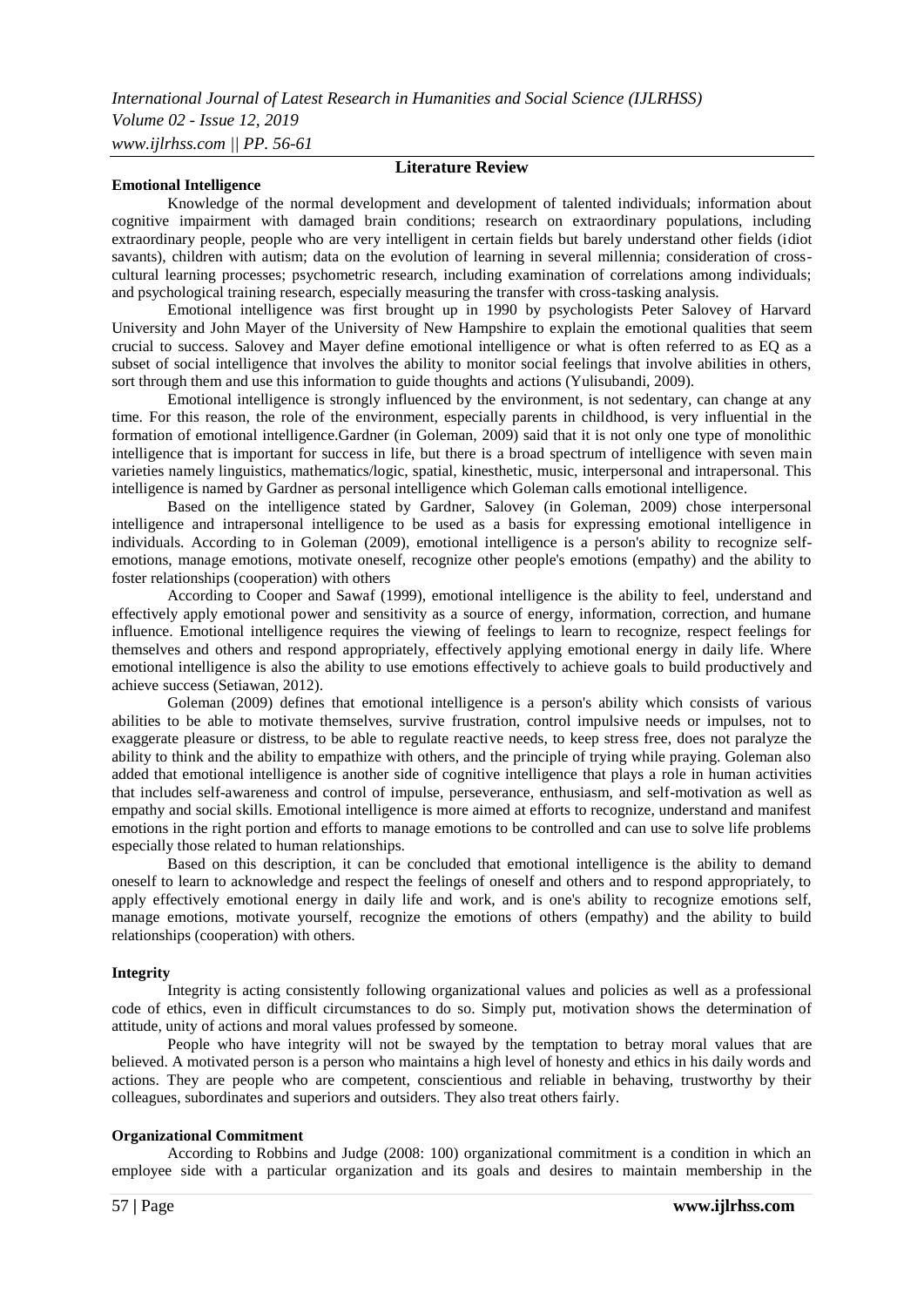# *International Journal of Latest Research in Humanities and Social Science (IJLRHSS)*

## *Volume 02 - Issue 12, 2019*

#### *www.ijlrhss.com || PP. 56-61*

organization. Thus, high job involvement means taking sides in the particular work of an individual, while high organizational commitment means taking sides with the organization that recruits the individual.

Meanwhile, according to Moorhead and Griffin (2013: 73) organizational commitment is an attitude that reflects the extent to which an individual knows and is bound to his organization. A highly committed individual is likely to see himself as a true member of the organization. Meanwhile, according to Kreitner and Kinicki (2015: 165) that organizational commitment reflects the degree to which a person recognizes an organization and is bound to its goals.

It can be concluded that organizational commitment is the psychological state of an individual that is associated with strong beliefs, beliefs, and acceptance of organizational goals and values, a strong willingness to work for the organization and the degree to which it still wants to become a member of the organization.

#### **Organizational Performance**

According to Richard et al (2010) organizational performance is something that is produced by the organization which includes the results of financial performance such as profit as measured by return on assets, return on investment and so on, market performance such as market share expansion, and sales. Besides, the return from the shareholder is the return of the shareholder and the economic growth of the shareholder.

In some areas, organizational performance can also be measured from other things such as strategic planning, operations, finance, legal and organizational development. In developing institutions or organizations it is a must to survive in the competitive world climate.

#### **Research Methods**

#### **Research Design**

This study uses an explanatory analysis approach. This means that each variable presented in the hypothesis will be observed through testing the causal relationship of the independent variable to the dependent variable.



Figure 1. Overall Path Analysis

#### **Object of Research**

The study was conducted on BNP2TKI employees.

#### **Population and Sample**

The population is a generalization area that consists of objects/subjects that have certain quantities and characteristics determined by researchers to be studied and then conclusions drawn (Sugiyono, 2013). The sample is pulling a portion of the population to represent the entire population (Surakhmad, 2001).

The total number of employees is 88 people in the organizational field. All employees are included in the data analysis. This sampling includes sampling using the purposive sampling method. This sampling is sampling in a unit of analysis by taking into account the same characteristics in the sample. The whole sample taken in this part of the organization uses saturated sampling.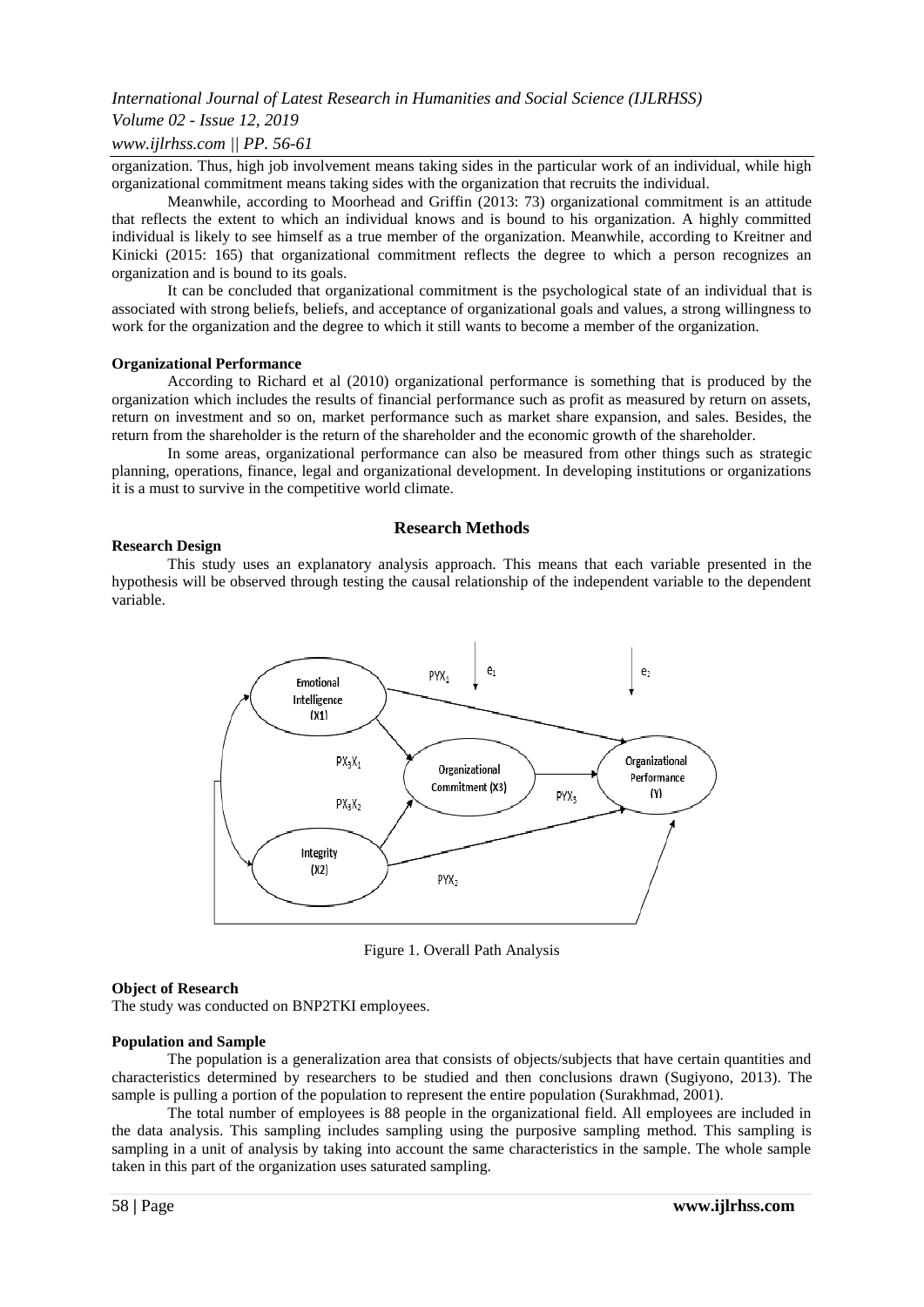*International Journal of Latest Research in Humanities and Social Science (IJLRHSS)*

*Volume 02 - Issue 12, 2019 www.ijlrhss.com || PP. 56-61*

# **Research Results and Discussion**

# **1. The Effect of Emotional Intelligence and Integrity on Organizational Performance**

Based on the results of the analysis note that the calculated f-value of 73.025 and a significant of 0.00. This value is smaller than 0.05. This means that the variables of emotional intelligence and integrity simultaneously influence organizational performance. The results of the analysis note that the value of r-squared of 63.2% means the emotional intelligence and integrity variables affect the performance of the organization by 63.2% while the rest is influenced by other variables that are not included in the equation model.

# **2. The Effect of Emotional Intelligence on Organizational Performance**

The results of the analysis of the effect of emotional intelligence on performance partially note that the coefficient of emotional intelligence is 0.527. T value of 5.749. The significant value is 0.00. This significant value is smaller than 0.05. This means that the emotional intelligence variable partially influences organizational performance. The results of the analysis revealed the value of r squared of 0.278. This means that the influence of emotional intelligence variables on performance by 27.8% and the rest is influenced by other variables not included in the equation model.

# **3. Effect of Integrity on Organizational Performance**

The results of the analysis of the effect of integrity on performance partially note that the integrity coefficient is 0.637. T value of 7.667. The significant value is 0.00. This significant value is smaller than 0.05. This means that the variable of integrity affects partially organizational performance. The results of the analysis revealed the value of r squared of 0.406. This means that the influence of the integrity variable on organizational performance is 40.6% and the rest is influenced by other variables not included in the equation model.

## **4. Effect of Organizational Commitment on Organizational Performance**

The results of the analysis of the influence of work organization commitment on organizational performance partially note that the coefficient of organizational commitment is 0.893. T value of 18.444. The significant value is 0.00. This significant value is smaller than 0.05. This means that organizational commitment variables partially affect organizational performance. The results of the analysis revealed the value of r squared of 0.798. This means that the effect of the integrity variable on organizational performance is 79.8% and the rest is influenced by other variables not included in the equation model.

## **5. Influence of Emotional Intelligence on Organizational Performance through Organizational Commitment**

Based on the partial path analysis above, it can be described as follows. The analysis is an analysis of the pathway with the following substructural images.



Figure 2. Path analysis of the effect of X1 on Y through X3

Based on the picture above it can be seen that the influence of emotional intelligence on organizational performance is 0.527. The influence of emotional intelligence on performance through organizational commitment is  $0.589 \times 0.893 = 0.530$ . In this case, the indirect effect is greater than the direct effect so it can be said that the work organization's commitment variable is intervening.

## **6. Effect of Integrity on Organizational Performance through Organizational Commitment**

Based on the partial path analysis above, it can be described as follows. The analysis is an analysis of the pathway with the following substructural images.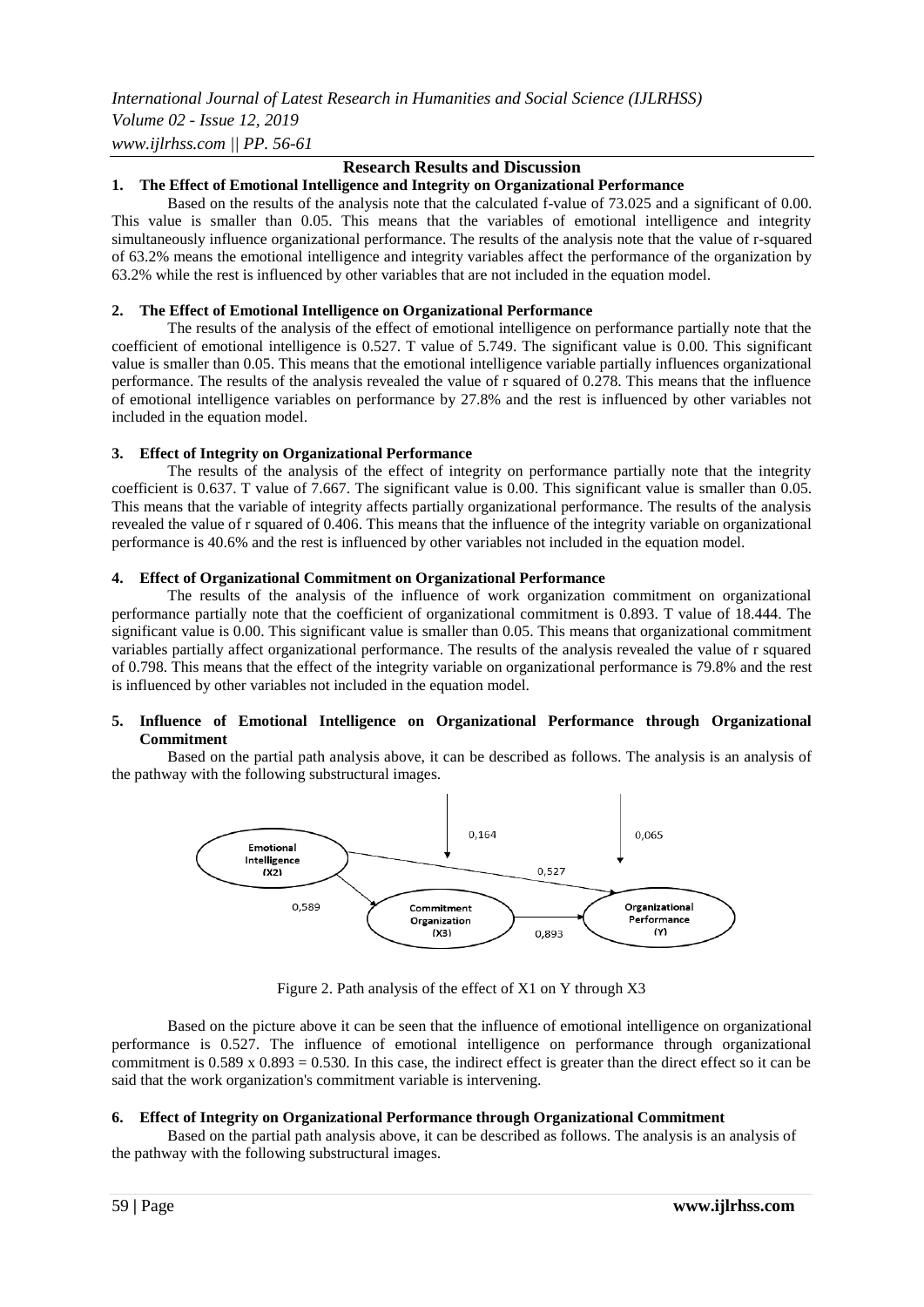*International Journal of Latest Research in Humanities and Social Science (IJLRHSS) Volume 02 - Issue 12, 2019 www.ijlrhss.com || PP. 56-61*



Figure 3. Path analysis of the effect of X2 on Y through X3

Based on the picture above it can be seen that the direct effect of integrity on organizational performance is 0.637. While the effect of integrity on organizational performance through work organization commitment is  $0.810 \times 0.893 = 0.723$ . In this case, the direct effect is smaller than the indirect effect so it can be said that the work organization's commitment variable is intervening.

# **Conclusions and Suggestions**

## **Conclusion**

The variables of emotional intelligence and integrity simultaneously influence organizational performance. The calculated f value is 73.025 and the significant is 0.00. This value is smaller than 0.05. The value of r squared is 63.2%, which means that emotional intelligence and integrity variables affect the performance of the organization by 63.2%, while the rest is influenced by other variables that are not included in the equation model.

The variable of emotional intelligence affects partially organizational performance. T value of 5.749. The significant value is 0.00. This significant value is smaller than 0.05. The value of r squared is 0.278. This means that the influence of emotional intelligence variables on performance by 27.8% and the rest is influenced by other variables not included in the equation model.

Integrity variables affect organizational performance partially. T value of 7.667. The significant value is 0.00. This significant value is smaller than 0.05. The value of r squared is 0.406. This means that the influence of the integrity variable on organizational performance is 40.6% and the rest is influenced by other variables not included in the equation model.

Variable organizational commitment partially affects organizational performance. T value of 18.444. The significant value is 0.00. This significant value is smaller than 0.05. The value of r squared is 0.798. This means that the effect of the integrity variable on organizational performance is 79.8% and the rest is influenced by other variables not included in the equation model.

The influence of emotional intelligence on organizational performance is 0.527. The influence of emotional intelligence on performance through organizational commitment is  $0.589 \times 0.893 = 0.530$ . In this case, the indirect effect is greater than the direct effect so it can be said that the work organization's commitment variable is intervening.

The direct effect of integrity on organizational performance is 0.637. While the effect of integrity on organizational performance through work organization commitment is  $0.810 \times 0.893 = 0.723$ . In this case, the direct effect is smaller than the indirect effect so it can be said that the work organization's commitment variable is intervening.

## **Suggestion**

Organizational performance needs to be improved with emotional intelligence, integration and organizational commitment. Emotional intelligence is an ability that can understand the emotions of oneself and others, as well as knowing how one's own emotions are expressed to increase the ethical maximum as personal power. Employees should be able to understand their own emotions at work, be able to manage emotions in themselves, can motivate themselves, and be able to improve the ability to recognize the emotions of others.

Integrity also needs to be developed. Integrity is a consistent attitude and behavior to uphold work ethics and professional ethics. Integration requires the temptation or opportunity to commit despicable acts. Integrity can be enhanced by developing selflessness, increasing patience at work, and holding firmly to the values held by the organization at work.